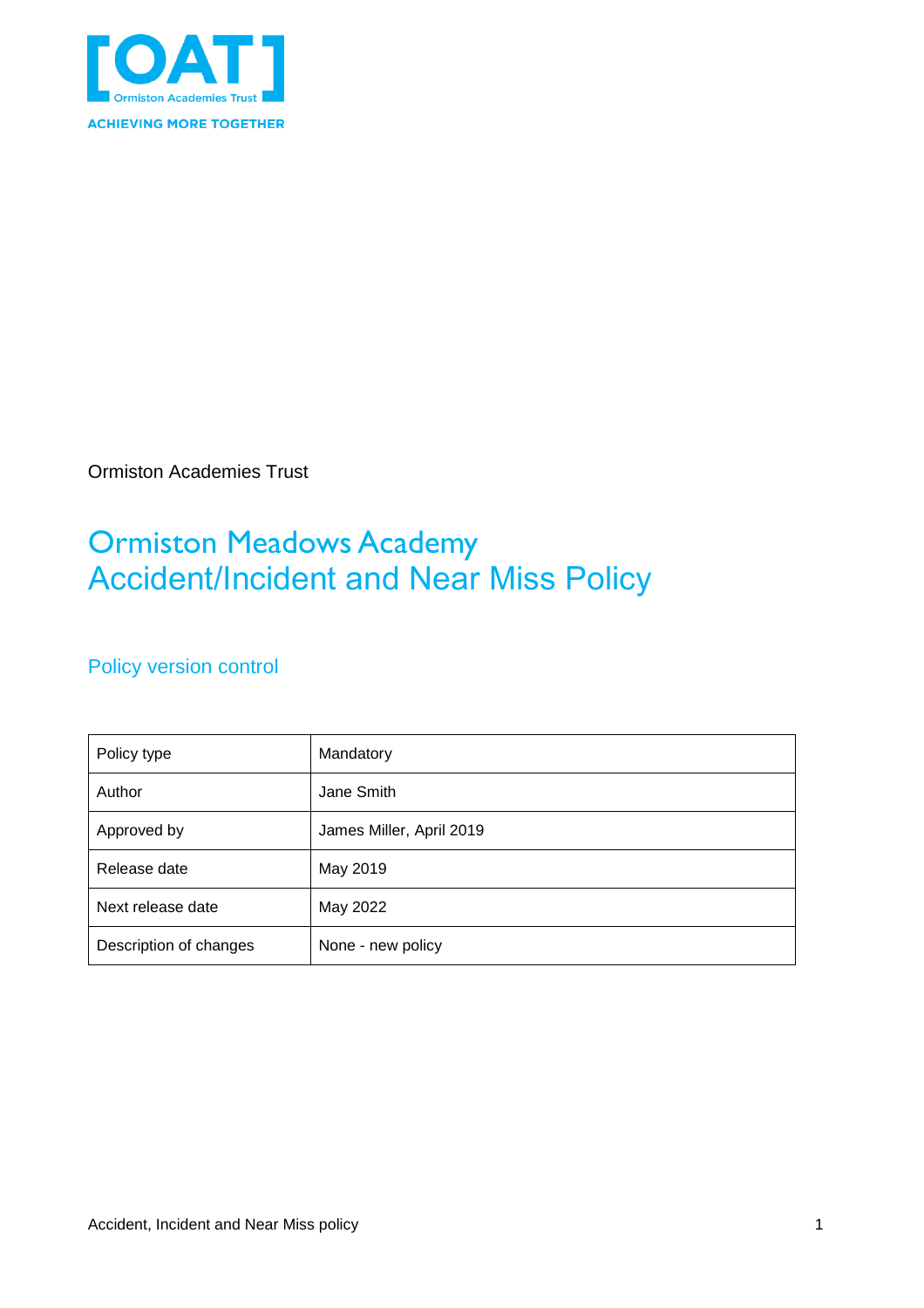

| 2. |      |  |  |  |
|----|------|--|--|--|
|    |      |  |  |  |
|    |      |  |  |  |
|    | 4.1. |  |  |  |
|    | 4.2. |  |  |  |
|    | 4.3. |  |  |  |
|    | 4.4. |  |  |  |
|    | 4.5. |  |  |  |
| 5. |      |  |  |  |
| 6. |      |  |  |  |
|    |      |  |  |  |
|    |      |  |  |  |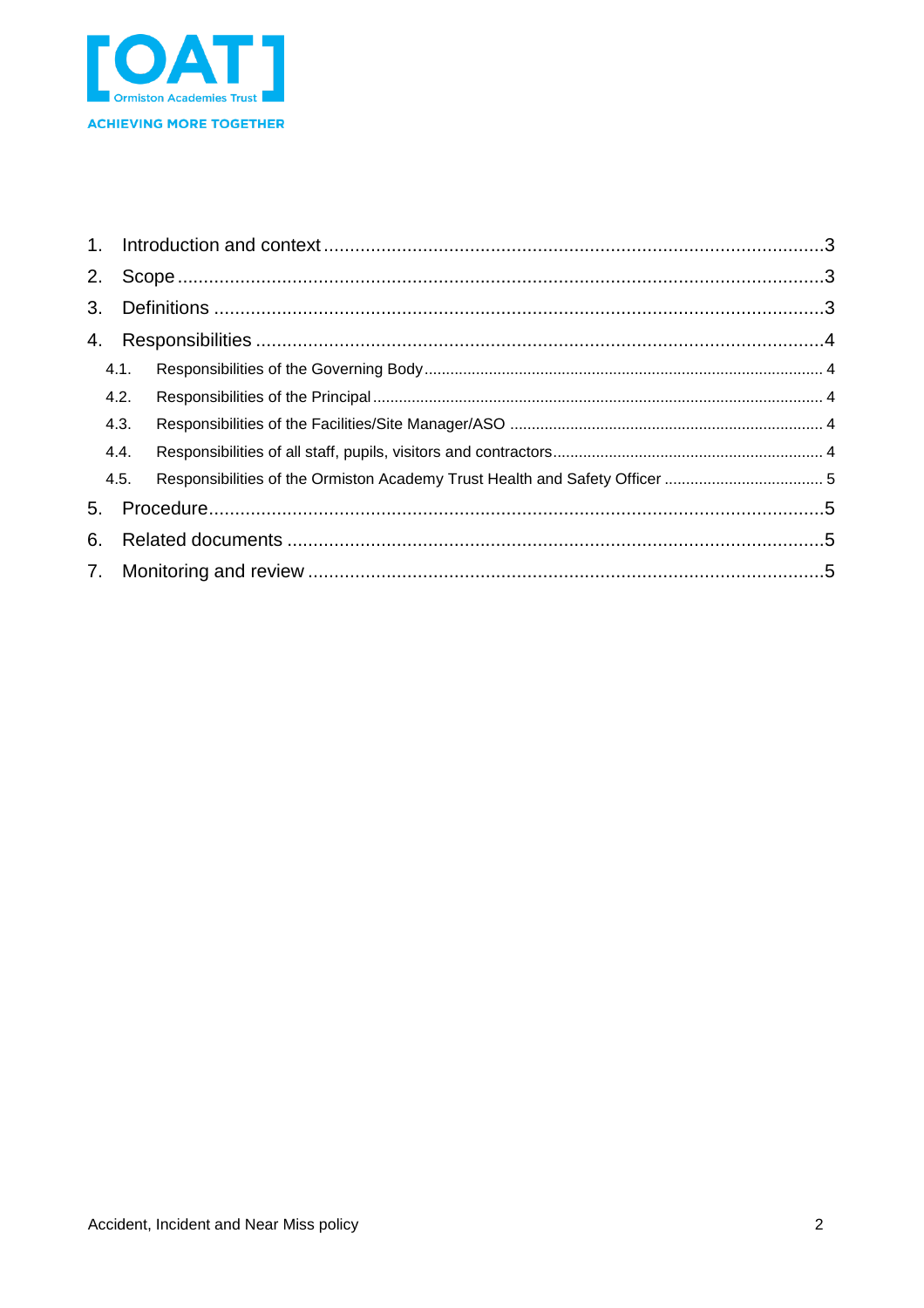

# <span id="page-2-0"></span>1. Introduction and context

The main aim of this policy is to ensure that the academy has arrangements in place to protect and preserve the health and safety of all pupils, staff members, visitors and contractors. All accidents, incidents and near misses, must be reported so that they can be investigated in order to prevent recurrence and ensure continuous safety management improvement. In some cases, the Enforcing Authority (Health and Safety Executive) must be informed by law that an accident or incident has occurred.

## <span id="page-2-1"></span>2. Scope

This policy is applicable to all full-time, part-time and supply staff, pupils, contractors, volunteers, visitors, and work placement students and to all OAT academies.

## <span id="page-2-2"></span>3. Definitions

Accident: An accident is an unplanned event that has led to a loss, i.e. injury to a person or damage to plant, equipment, property or the environment.

**Incident:**

- **near miss**: an event not causing harm, but has the potential to cause injury or ill health
- **undesired circumstance**: a set of conditions or circumstances that have the potential to cause injury or ill health

**Dangerous Occurrence**: one of a number of specific, reportable adverse events, as defined in the Reporting of Injuries, Diseases and Dangerous Occurrences Regulations 2013 (RIDDOR)

**RIDDOR:** "The Reporting of Injuries, Diseases and Dangerous Occurrences Regulations 2013 (RIDDOR)"

Example of types of accidents, incidents, near misses and dangerous occurrences include:

- accidents resulting in personal injury to employees, pupils, contractors, visitors and members of the public (NB – for the purpose of the policy pupils are classed as member of the public under RIDDOR)
- accidents resulting in damage to plant, property and equipment
- dangerous occurrences e.g. a fire occurring which results in suspension of normal work for 24 hours
- cases of work-related (occupational) ill-health, infection or disease
- near misses that could have caused personal injury or damage to equipment, plant etc.
- vehicle incidents whilst at work, including personal injury or vehicle damage, this applies to:
	- $\circ$  occasional business users, car allowance users, mini bus drivers, company car users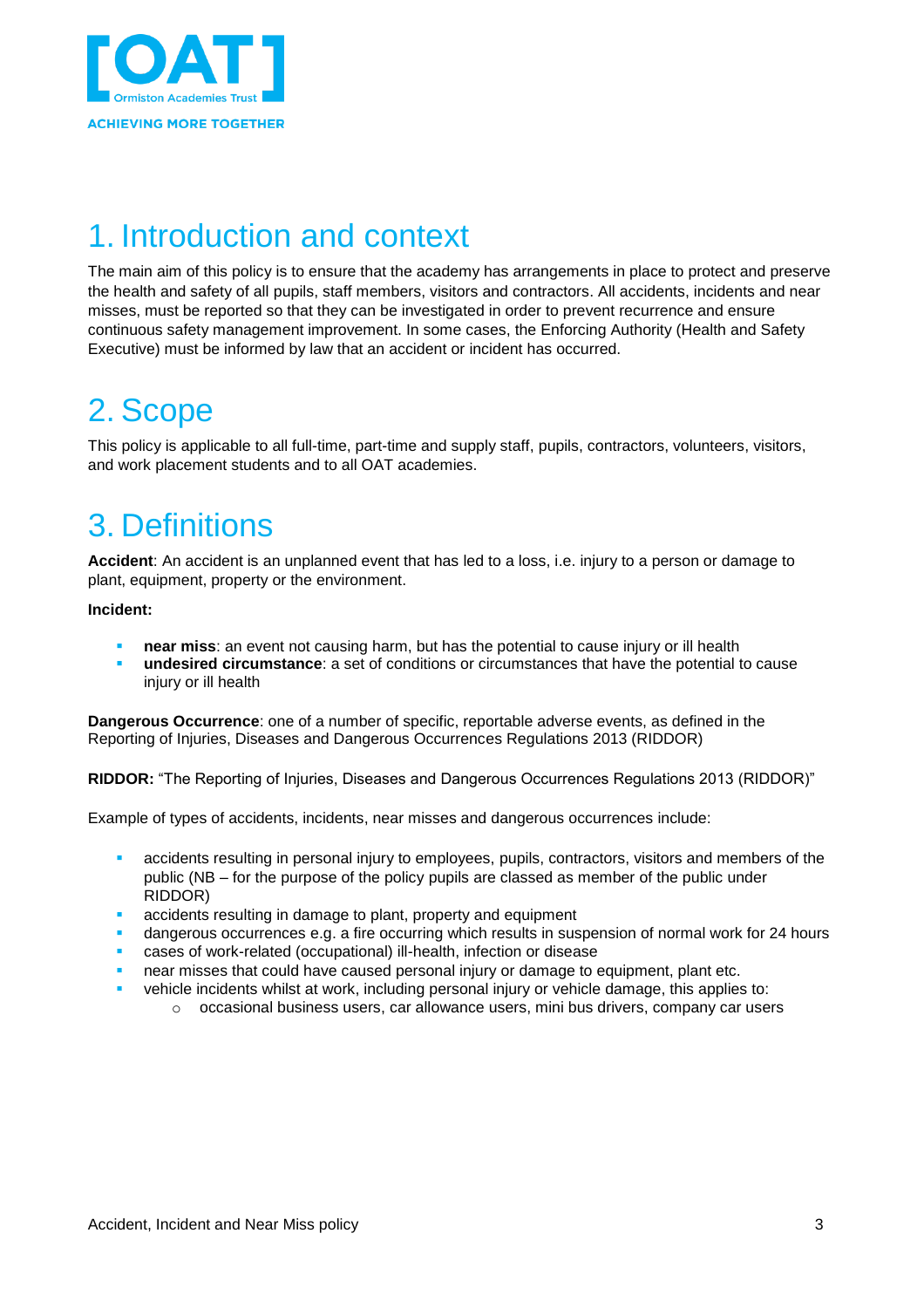

# <span id="page-3-0"></span>4. Responsibilities

#### <span id="page-3-1"></span>4.1. Responsibilities of the Governing Body

- **In conjunction with the Principal the Governing Body will help identify key risks relating to possible** accidents and injuries and ensure they are adequately controlled as to prevent them occurring.
- Liaise with the OAT National Director of Estates and Technology, and/or the OAT Health and Safety Officer for the point of contact for dealing with any critical incidents in the region.

#### <span id="page-3-2"></span>4.2. Responsibilities of the Principal

The Principal has the overall responsibility to ensure that appropriate and sufficient arrangements are in place to enable prompt action to be taken in the event of any medical emergency, accident or illness. This includes ensuring that sufficient time and resources are allocated to enable this to happen such as:

- Take reasonably practicable steps to ensure the Accident Incident and Near Miss Policy is implemented by all members of staff across the academy.
- The Principal must ensure that all accidents, incidents and near misses are recorded, using the on line accident recording system.
- Ensure staff follow the accident and incident reporting procedure available on OATnet.
- Ensure investigations where appropriate are carried out, and OAT's Health and Safety Officer is kept informed through the online recording system.

### <span id="page-3-3"></span>4.3. Responsibilities of the Facilities/Site Manager/ASO

- **All department Managers/ASO must ensure that all accidents, incidents and near misses are** recorded, using the online accident recording system.
- **Ensure staff follow the accident and incident reporting procedure available on OATnet.**
- **E** Ensure RIDDOR reportable accidents are investigated further using the accident investigation template on OATnet, and all additional information uploaded onto the accident reporting system on OATnet.
- When accidents do require an investigation, Line Managers must review risk assessments, review training, and if needed alter working practices, ensuring any changes are communicated to staff.

#### <span id="page-3-4"></span>4.4. Responsibilities of all staff, pupils, visitors and contractors

Ensure that all staff, pupils, visitors and contractors are applying health and safety regulations and adhering to any rules, routines and procedures in place.

Ensure that all staff, pupils and visitors are aware of the reporting process for accidents, incidents and near misses.